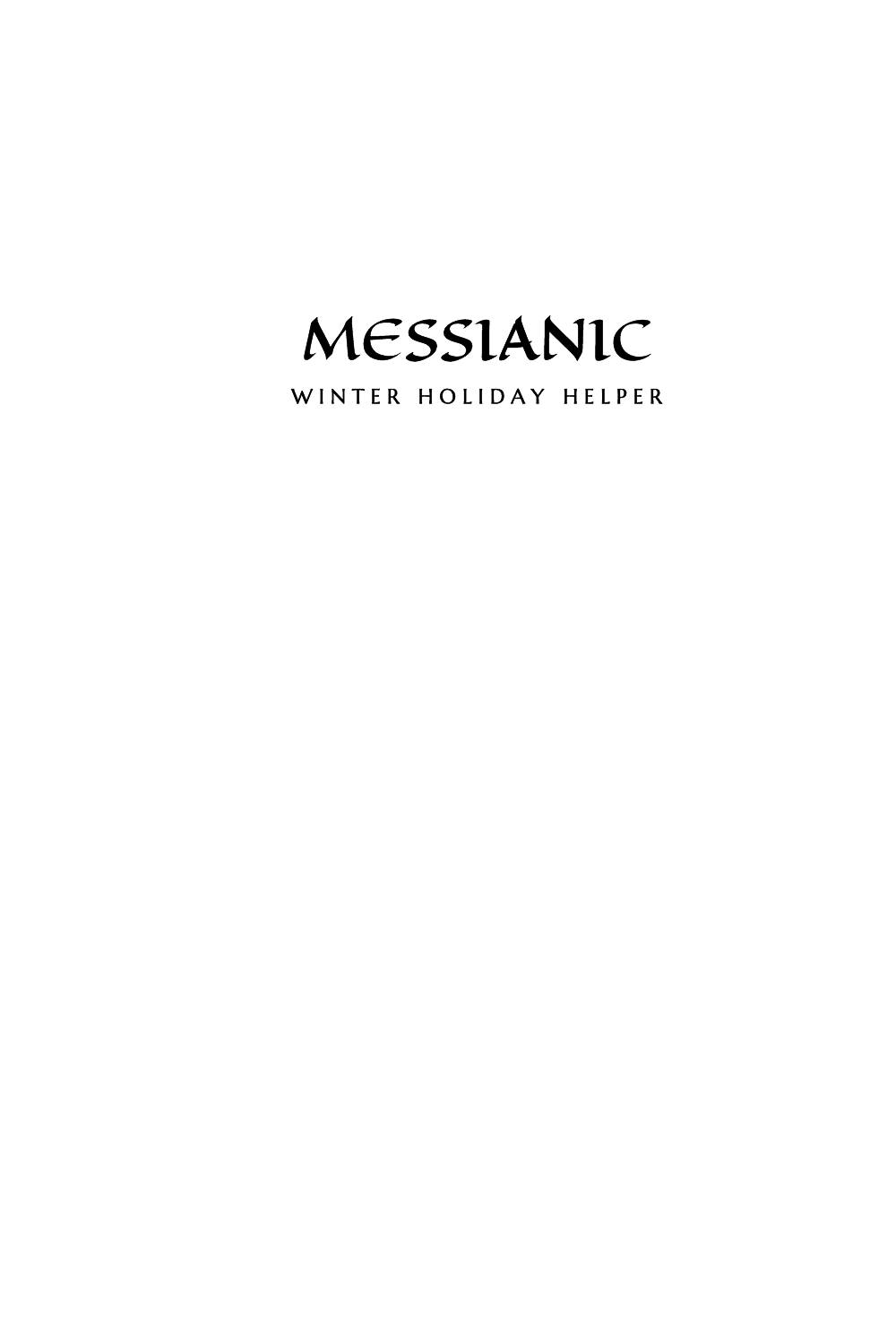## MESSIANIC HELPER series

*Moedim: The Appointed Times for Messianic Believers Messianic Sabbath Helper Shabbat: Sabbath for Messianic Believers Messianic Kosher Helper Kashrut: Kosher for Messianic Believers Messianic Fall Holiday Helper Messianic Winter Holiday Helper Messianic Spring Holiday Helper Messianic Torah Helper*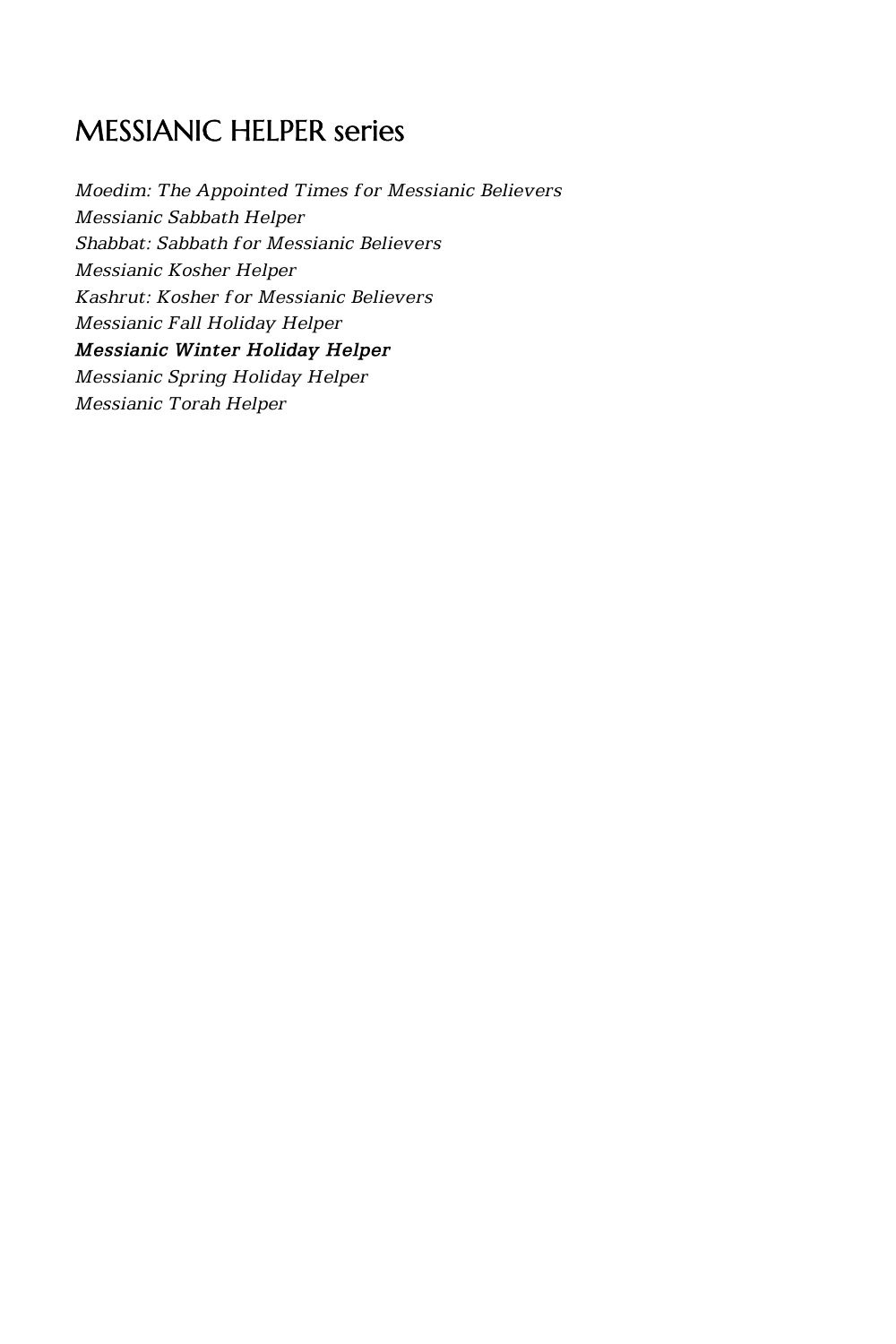# MESSIANIC WINTER HOLIDAY HELPER

edited by Margaret McKee Huey

**MESSIANIC APOLOGETICS**  messianicapologetics.net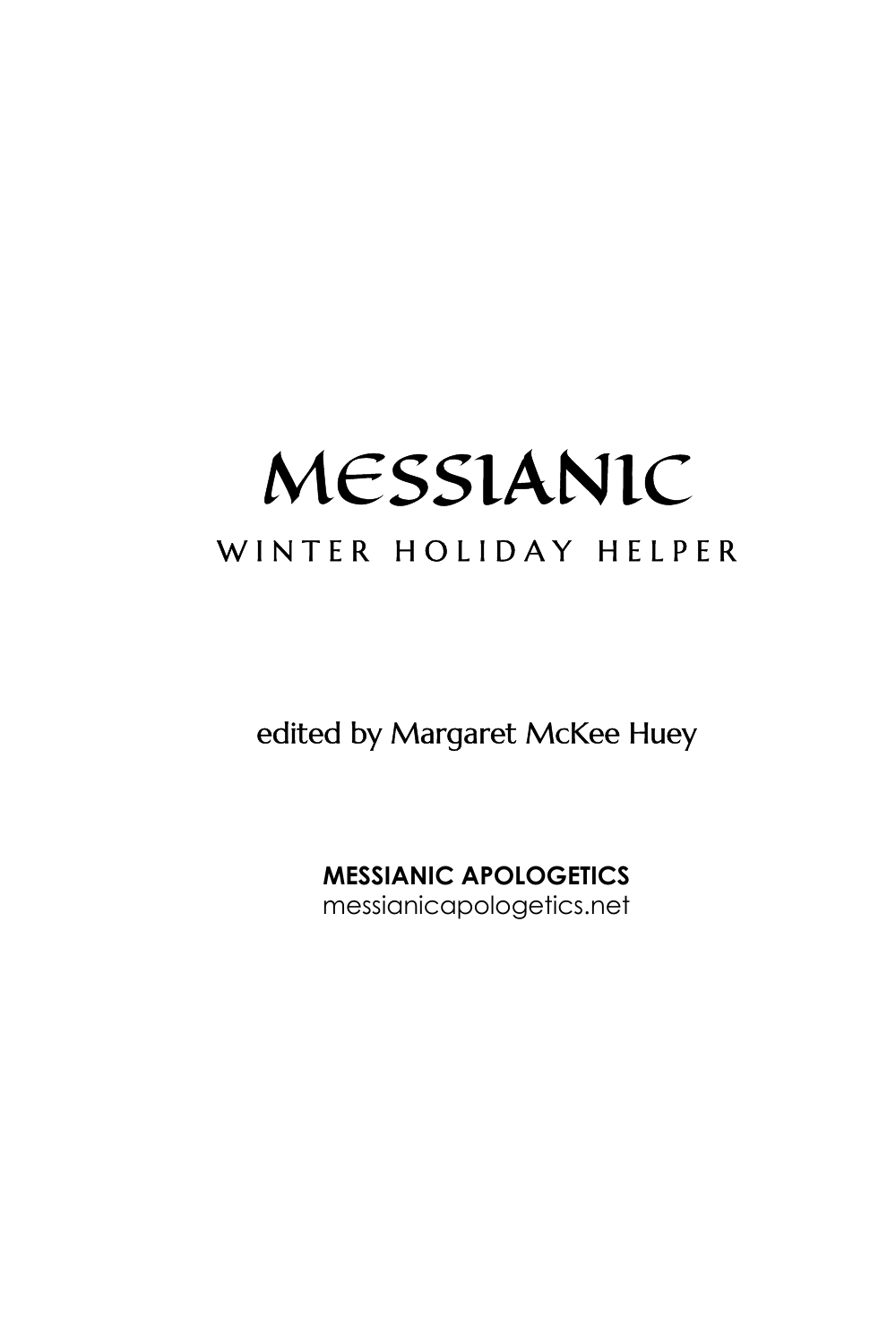2003, 2009, 2017, 2021 Messianic Apologetics edited by Margaret McKee Huey All rights reserved. With the exception of quotations for academic purposes, no part of this publication may be reproduced without prior permission of the publisher.

Cover imagery: Kameleon007/Istockphoto

ISBN 978-1467952026 (paperback) ISBN 979-8740329338 (hardcover) ASIN B00679V1E2 (eBook)

Published by Messianic Apologetics, a division of Outreach Israel Ministries P.O. Box 516 McKinney, Texas 75070 (407) 933-2002

www.outreachisrael.net www.messianicapologetics.net

Unless otherwise noted, Scripture quotations are from the *New American Standard, Updated Edition* (NASU), © 1995, The Lockman Foundation.

Unless otherwise noted, quotations from the Apocrypha are from the *Revised Standard Version* (RSV), 1952, Division of Education of the National Council of the Churches of Christ in the United States of America.

"The Message of…" chapters employ primary Scripture quotations from the *New International Version* (NIV),  $©$  1984, published by International Bible Society.

"The Message of 1, 2 Maccabees" chapters employ primary Apocrypha quotations from the Revised *English Bible* (REB), © 1992, Oxford University Press.

**Fair Use Notice:** This publication contains copyrighted material the use of which has not always been specifically authorized by the copyright owner. We make use of this material as a matter of teaching, scholarship, research, and commentary. We believe in good faith that this constitutes a "fair use" of any such copyrighted material as provided for in section 107 of the US Copyright Law, and is in accordance with Title 17 U.S.C. Section 107. For more information go to: https://www.law.cornell.edu/uscode/text/17/107

Outreach Israel Ministries is a non-profit 501(c)3. All prices listed on the publications of Outreach Israel Ministries and Messianic Apologetics are suggested donations.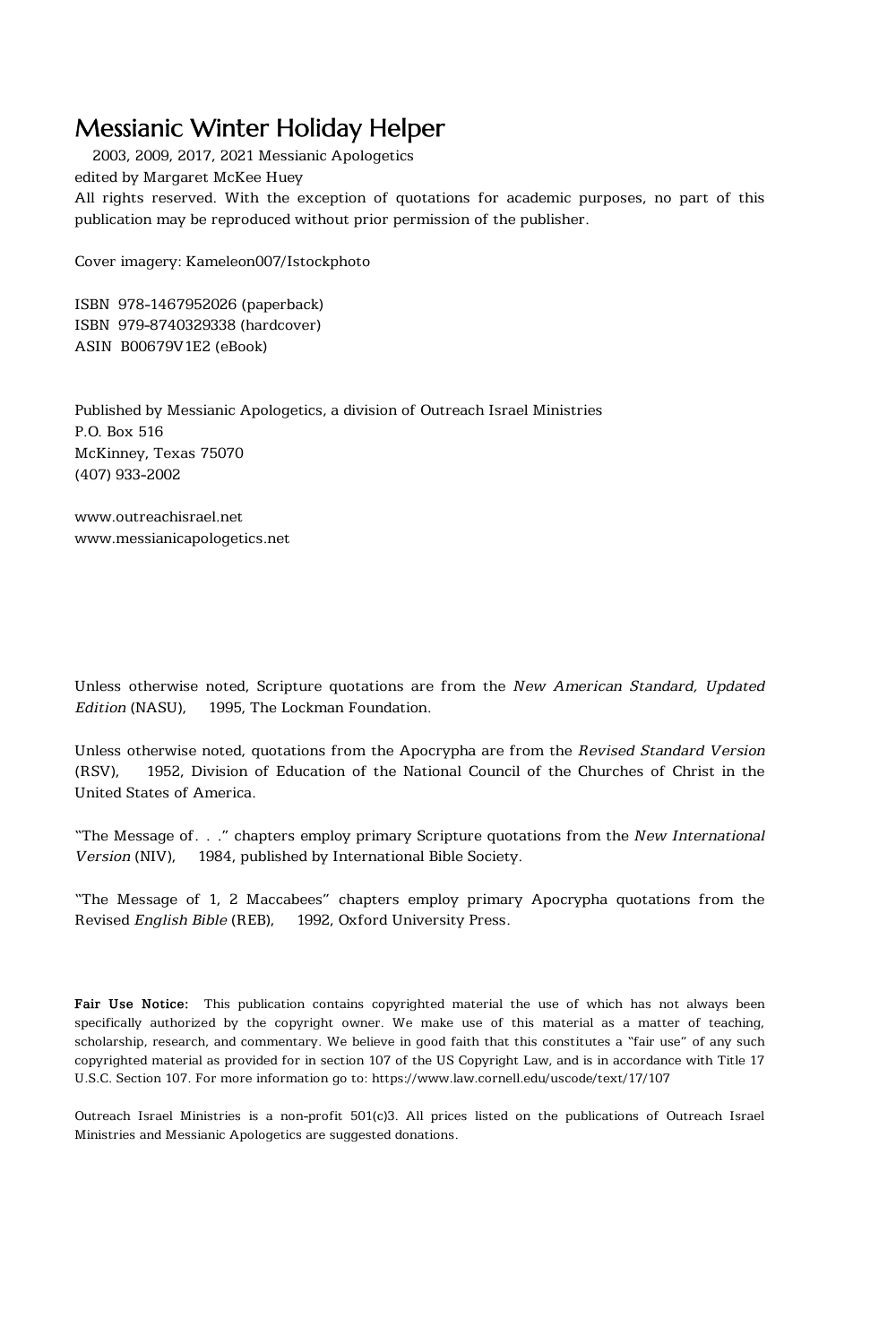| <b>Table of Contents</b> |  |
|--------------------------|--|
|--------------------------|--|

| 1<br>by Jane McKee                                                              |
|---------------------------------------------------------------------------------|
| 2<br>by J.K. McKee                                                              |
| 3<br>"Christmas is Pagan"!?<br>by J.K. McKee                                    |
| 4<br>by J.K. McKee                                                              |
| 5.<br>by Margaret McKee Huey and J.K. McKee                                     |
| 6<br>by J.K. McKee                                                              |
| 7<br>by J.K. McKee                                                              |
| 8<br>by J.K. McKee                                                              |
| 9<br>by J.K. McKee                                                              |
| The Impact of the Maccabees on First Century Judaism 121<br>IО<br>by J.K. McKee |
| H<br>by J.K. McKee                                                              |
| 12<br>by J.K. McKee                                                             |
| 13<br>by Mark Huey                                                              |
| 14<br>by Mark Huey                                                              |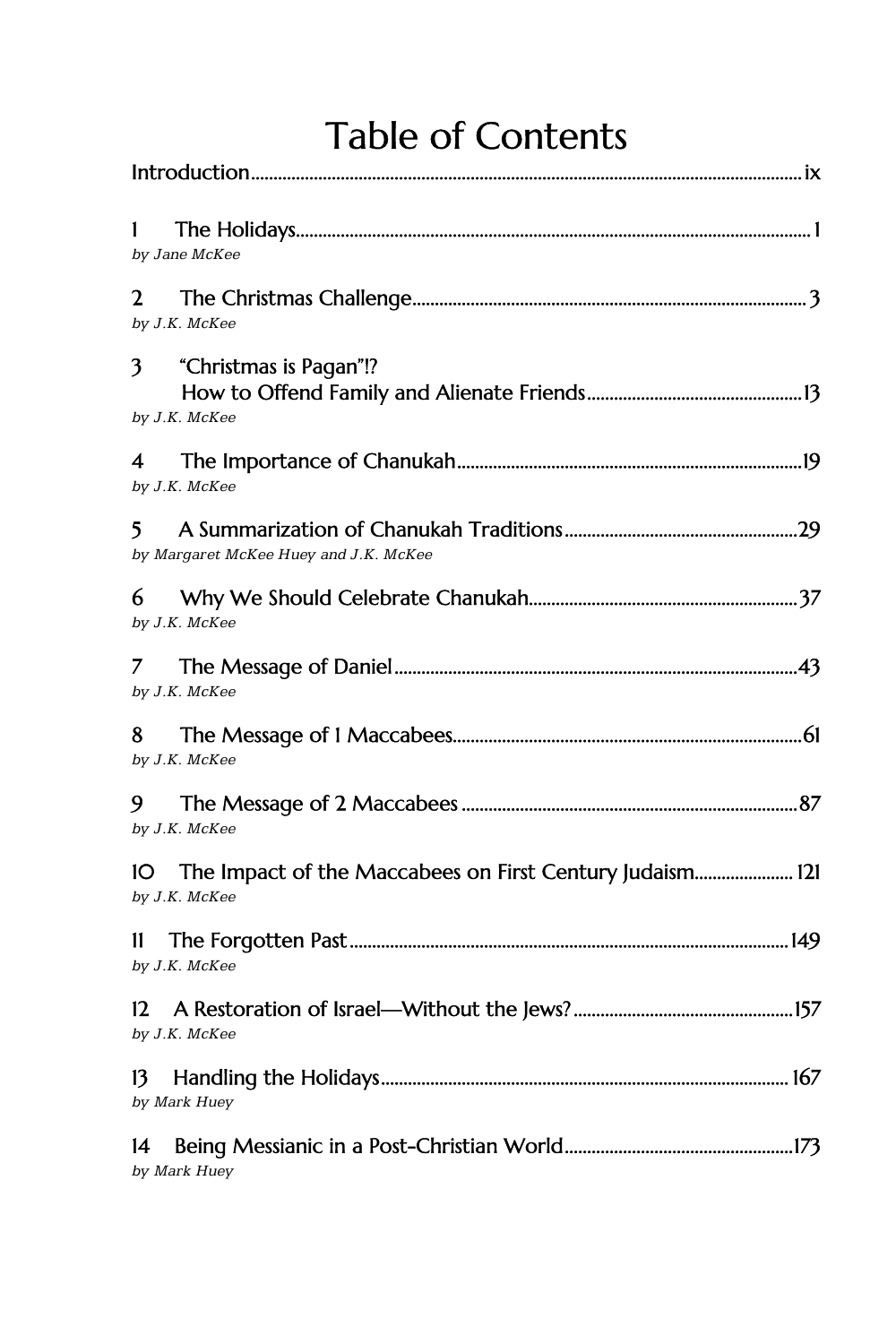| by J.K. McKee                |  |
|------------------------------|--|
| 16<br>by Margaret McKee Huey |  |
|                              |  |
|                              |  |
|                              |  |
|                              |  |
|                              |  |
|                              |  |
|                              |  |
|                              |  |
|                              |  |
|                              |  |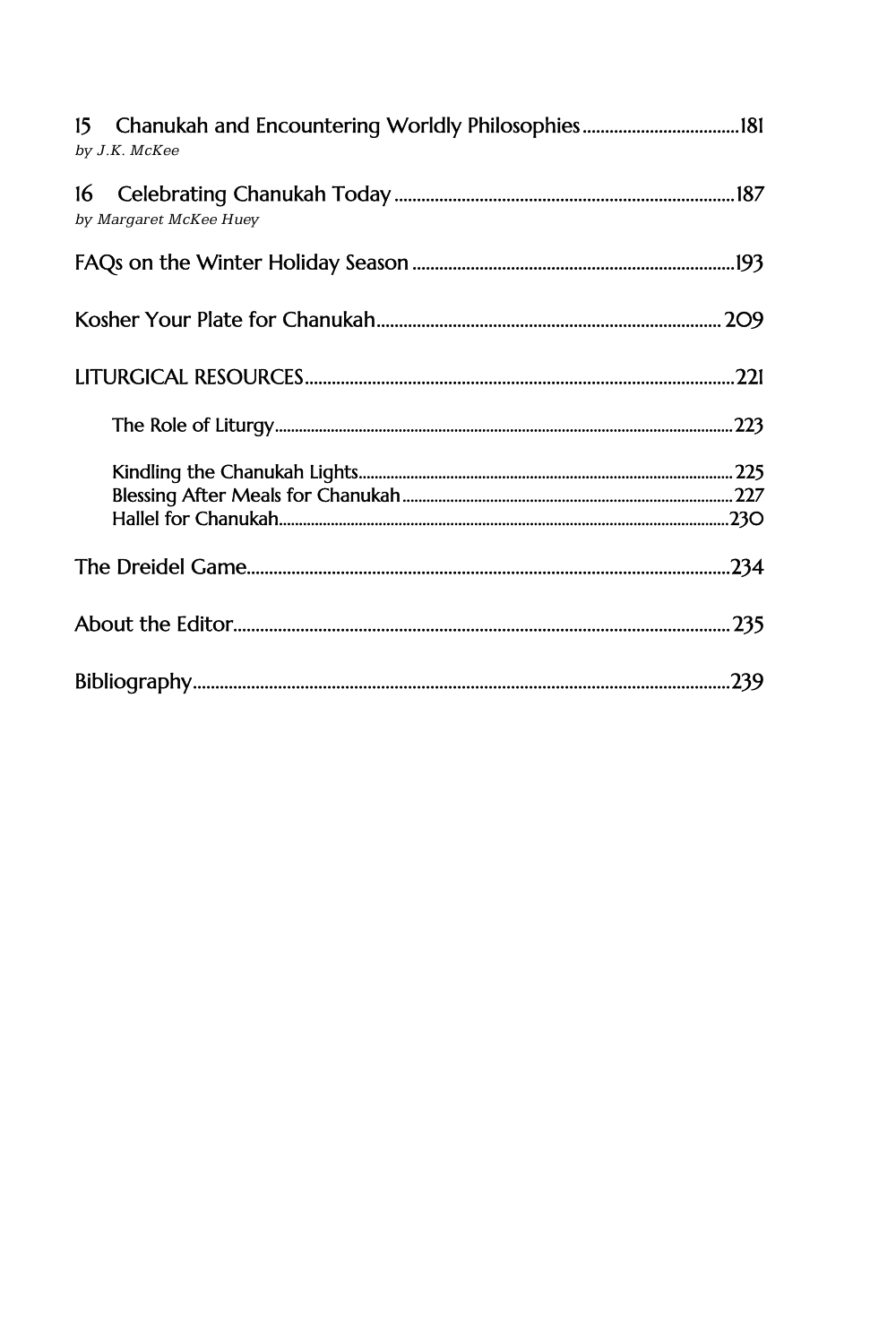## Abbreviation Chart and Special Terms

The following is a chart of abbreviations for reference works and special terms that are used in publications by Outreach Israel Ministries and Messianic Apologetics. Please familiarize yourself with them as the text may reference a Bible version, i.e., RSV for the Revised Standard Version, or a source such as *TWOT* for the *Theological Wordbook of the Old Testament*, solely by its abbreviation. Detailed listings of these sources are provided in the Bibliography.

Special terms that may be used have been provided in this chart:

| ABD: Anchor Bible Dictionary                 |
|----------------------------------------------|
| AMG: Complete Word Study Dictionary:         |
| Old Testament, New Testament                 |
| ANE: Ancient Near East(ern)                  |
| Apostolic Scriptures/Writings: the New       |
| Testament                                    |
| Ara: Aramaic                                 |
| ATS: ArtScroll Tanach (1996)                 |
| b. Babylonian Talmud ( <i>Talmud Bavli</i> ) |
| B.C.E.: Before Common Era or B.C.            |
| BDAG: A Greek-English Lexicon of the         |
| New Testament and Other Early                |
| Christian Literature (Bauer, Danker,         |
| Arndt, Gingrich)                             |
| BDB: Brown-Driver-Briggs Hebrew and          |
| English Lexicon                              |
| BECNT: Baker Exegetical Commentary on        |
| the New Testament                            |
| BKCNT: Bible Knowledge Commentary:           |
| <b>New Testament</b>                         |
| C.E.: Common Era or A.D.                     |
| CEV: Contemporary English Version (1995)     |
| CGEDNT:<br>Concise<br>Greek-English          |
| Dictionary of New Testament Words            |
| (Barclay M. Newman)                          |
| CHALOT: Concise Hebrew and Aramaic           |
| Lexicon of the Old Testament                 |
| CJB: Complete Jewish Bible (1998)            |
| DRA: Douay-Rheims American Edition           |
| DSS: Dead Sea Scrolls                        |
| ECB: Eerdmans Commentary on the Bible        |
| EDB: Eerdmans Dictionary of the Bible        |
| eisegesis: "reading meaning into,"<br>or     |
| interjecting a preconceived or foreign       |
| meaning into a Biblical text                 |
| EJ: Encylopaedia Judaica                     |
| ESV: English Standard Version (2001)         |
| exegesis: "drawing meaning out of," or the   |
| process of trying to understand what         |
| a Biblical text means on its own             |
| EXP: Expositor's Bible Commentary            |
|                                              |

| Ger: German                                 |
|---------------------------------------------|
| <b>GNT: Greek New Testament</b>             |
| Grk: Greek                                  |
| halachah: lit. "the way to walk," how the   |
| Torah is lived out in an individual's life  |
| or faith community                          |
| HALOT: Hebrew & Aramaic Lexicon of the      |
| Old<br>Testament (Koehler<br>and            |
| Baumgartner)                                |
| HCSB: Holman Christian Standard Bible       |
| (2004)                                      |
| Heb: Hebrew                                 |
| HNV: Hebrew Names Version of the World      |
| English Bible                               |
| ICC: International Critical Commentary      |
| IDB: Interpreter's Dictionary of the Bible  |
| IDBSup: Interpreter's Dictionary of the     |
| <b>Bible Supplement</b>                     |
| International Standard<br>ISBE:<br>Bible    |
| Encyclopedia                                |
| <b>IVP</b><br>Bible Background<br>IVPBBC:   |
| Commentary (Old & New Testament)            |
| Jastrow: Dictionary of the Targumim,        |
| Talmud Bavli, Talmud Yerushalmi,            |
| and Midrashic Literature (Marcus            |
| Jastrow)                                    |
| JBK: New Jerusalem Bible-Koren (2000)       |
| JETS: Journal of the Evangelical            |
| <b>Theological Society</b>                  |
| KJV: King James Version                     |
| Lattimore: The New Testament by             |
| Richmond Lattimore (1996)                   |
| LITV: Literal Translation of the Holy Bible |
| by Jay P. Green (1986)                      |
| LS:<br>A Greek-English Lexicon (Liddell &   |
| Scott)                                      |
| LXE: Septuagint with Apocrypha by Sir       |
| L.C.L. Brenton (1851)                       |
| LXX: Septuagint                             |
| m. Mishnah                                  |

MT: Masoretic Text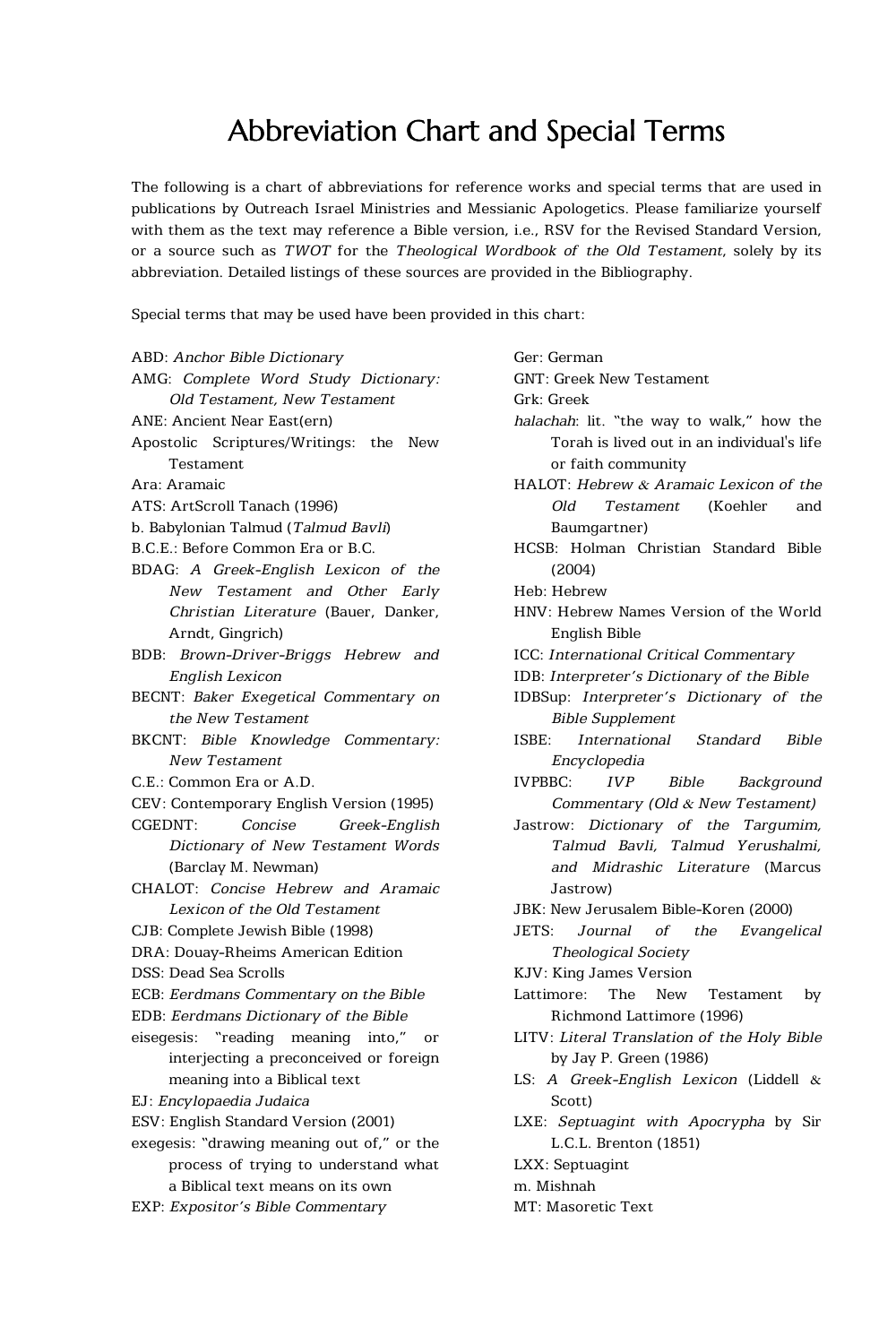- NASB: New American Standard Bible (1977)
- NASU: New American Standard Update (1995)
- NBCR: *New Bible Commentary: Revised*
- NEB: New English Bible (1970)

Nelson: *Nelson's Expository Dictionary of Old Testament Words*

- NETS: New English Translation of the Septuagint (2007)
- NIB: *New Interpreter's Bible*
- NIGTC: *New International Greek Testament Commentary*
- NICNT: *New International Commentary on the New Testament*
- NIDB: *New International Dictionary of the Bible*
- NIV: New International Version (1984)
- NJB: New Jerusalem Bible-Catholic (1985)
- NJPS: Tanakh, A New Translation of the Holy Scriptures (1999)
- NKJV: New King James Version (1982)
- NRSV: New Revised Standard Version (1989)
- NLT: New Living Translation (1996)
- NT: New Testament
- orthopraxy: lit. "the right action," how the Bible or one's theology is lived out in the world
- OT: Old Testament
- PreachC: *The Preacher's Commentary*

REB: Revised English Bible (1989)

RSV: Revised Standard Version (1952) t. Tosefta

- Tanach (Tanakh): the Old Testament
- Thayer: *Thayer's Greek-English Lexicon of the New Testament*
- TDNT: *Theological Dictionary of the New Testament*
- TEV: Today's English Version (1976)
- TNIV: Today's New International Version (2005)
- TNTC: *Tyndale New Testament Commentaries*
- TWOT: *Theological Wordbook of the Old Testament*
- UBSHNT: United Bible Societies' 1991 Hebrew New Testament revised edition
- v(s). verse(s)
- Vine: *Vine's Complete Expository Dictionary of Old and New Testament Words*
- Vul: Latin Vulgate
- WBC: *Word Biblical Commentary*

Yid: Yiddish

YLT: Young's Literal Translation (1862/1898)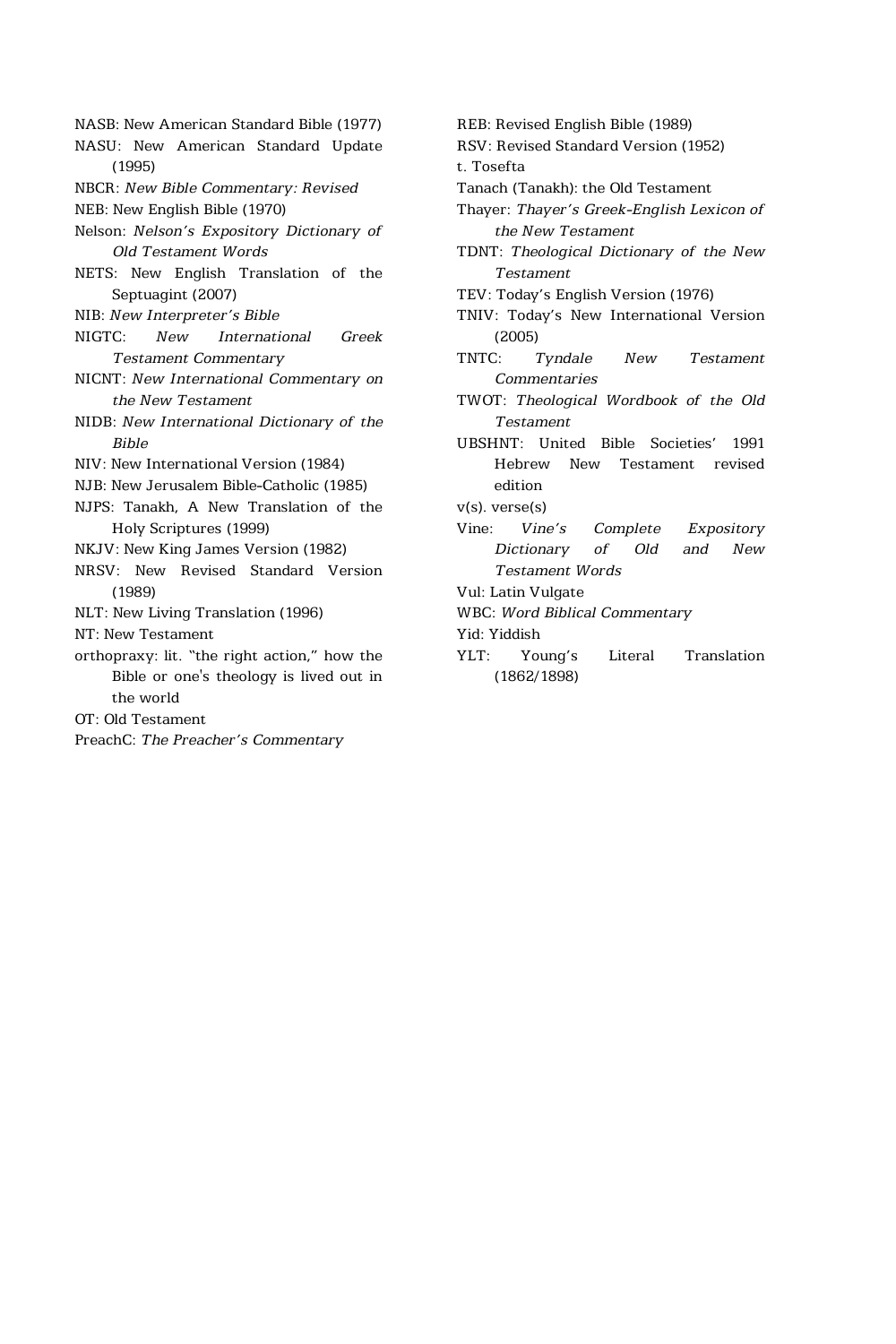## Introduction

During the Winter holiday season, many of us in the Messianic community are faced with the annual dilemma of how we are to handle the holidays with our Christian family and friends. How do we tell people, who celebrate Christmas, that we do not celebrate it anymore? How do we share with our friends that we now look to Yeshua as our example in **all things?** How do we share that we are now enjoying the Feast of Dedication, known in Hebrew as *Chanukah*, something that is written about in John 10:22?

I do not know about you, but our family has been dealing with the Winter holiday dilemma since 1996. It is just one more of the changes that we have experienced as we have become thoroughly Messianic. We often find that our extended family and friends can be confused or perplexed about our changing Christmas celebration to *Chanukah* observance, just as they are about our having changed Sunday Church to *Shabbat* rest! They simply do not understand why we have changed. But rather than mercilessly beat them over the head with some kind of "Christmas is pagan" stick, as has been too frequently encouraged by some, we instead believe it is best for us **to present a positive testimony of change to them**. We would encourage families of Messianic Believers to invite others into their homes during the Winter holiday season, and partake of the wonderful things that our Heavenly Father is restoring to His people.

To help you and your family, this *Messianic Winter Holiday Helper* has included a variety of articles that discuss how to deal with the Winter holiday season. We have included articles that have come from our Virtual Winter holiday series, which relate to the history of *Chanukah*, the non-Biblical practice of Christmas, insights on how to handle the holidays with our family and friends, and a practical guide to observing *Chanukah* with your family and/or Messianic fellowship. We have also included teachings on the ancient Maccabees, who were stirred by the Lord to oppose the pagan Seleucid Greeks, and whose influence greatly affected the Jewish community into the time of Yeshua. This broad array of material should not only assist you in interacting with others during this time of year, but will also be quite informative in learning about the critical lessons that the account of the Maccabees teaches us.**<sup>i</sup>**

**i** In order to follow much of the material in this publication, you will need to have a Bible with the Apocrypha included, where the historical Books of 1-4 Maccabees are found. Modern translations that will often include an edition of the Apocrypha are the Revised Standard Version,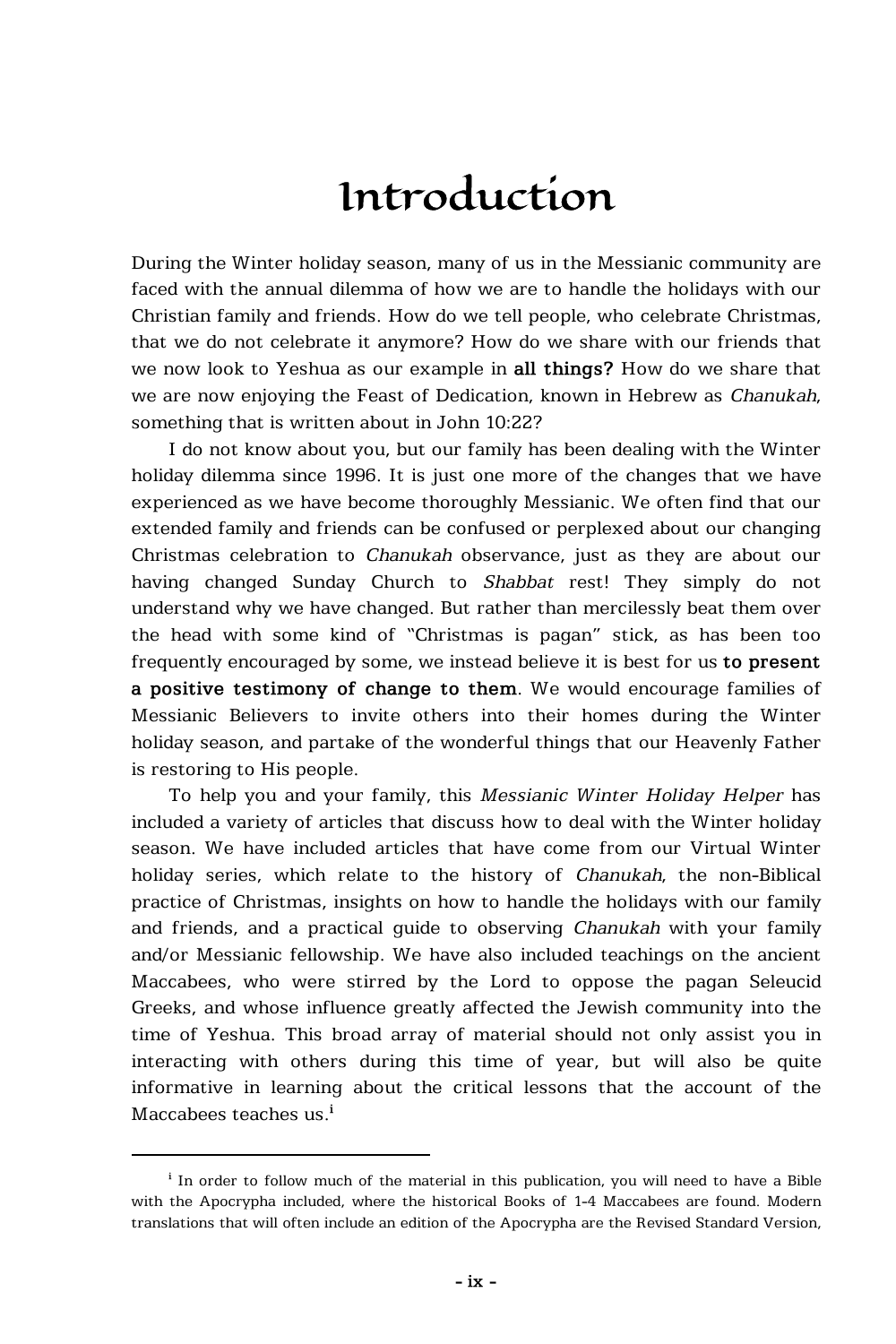Our family believes that the Winter season is a very special time of year! It is a time when most people of Christian faith generally and genuinely want to reach out to others in the love of the Messiah. *As Messianics, how can we act like such behavior is wrong or evil?* We cannot! We, who are to walk as Messiah Yeshua walked, must likewise reach out to others in His love at this time of year **more than ever.** Yeshua told us that people would know that we are His disciples by the love that we have for one another (John 13:35).

I strongly encourage you to love your family and friends in such a special way, that during the Winter holidays the Holy Spirit will be able to draw them to what you have to share. Dear friends, it is only through our unconditional love, that one day your Christian family and friends will want to know what we know about walking like the Messiah. Then they will honestly want to know why we have put aside the celebration of Christmas and are remembering *Chanukah*, and how we are actually walking more like Jesus and not less. One day—should we demonstrate the right example to them—they will want to know why we have become thoroughly Messianic, and what we can teach them about their Hebraic and Jewish heritage from the Scriptures. So, let us reach out in love and show them a better way.

Similarly, only by demonstrating Yeshua's love, will anyone of us be able to demonstrate who the Messiah is to a Jewish person, celebrating *Chanukah* without the knowledge of the Light of the world who delivers us from darkness. When you go to purchase any of your *Chanukah* celebration resources: your *menorah*, candles, traditional foods for the season, etc., a nonbelieving Jewish person might see you in the store. You will have the opportunity to wish him or her a Happy Chanukah! If you yourself are non-Jewish, you will certainly have the ability to fulfill the Apostle Paul's mandate of the nations provoking his brethren to salvation (Romans 11:11). While Jewish people are often perplexed at why a non-Jew would want to celebrate *Chanukah*, seeds that can later germinate in them coming to salvation in the Jewish Messiah can certainly be planted!

May you enjoy your Winter holiday time within your own family, rejoicing in the history and drama of *Chanukah!*

> *Chag Sameach! Margaret McKee Huey*

New English Bible, New Revised Standard Version, Revised English Bible, and most recently the English Standard Version. Sir L.C.L. Brenton's *Septuagint With Apocrypha* (Peabody, MA: Hendrickson, 1999), includes both his English translation and parallel Greek text.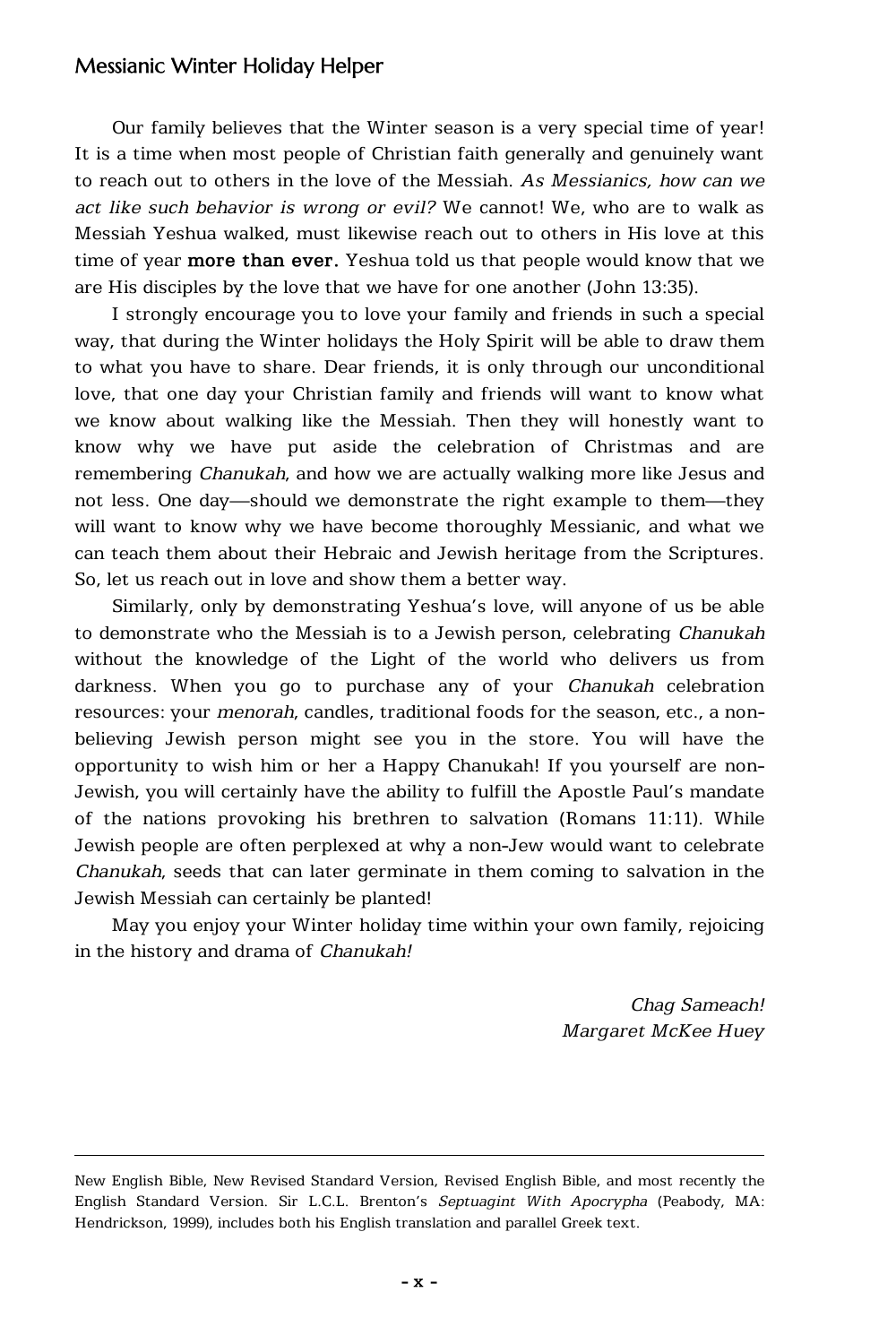-1-

# The Holidays

#### *Jane McKee*

The Winter holiday season is supposed to be one of love, joy, peace, and "good will toward men" (Luke 2:14, KJV). However, many of my Messianic friends have shared that the Winter holiday season is hard for them. Many of them have stopped celebrating Christmas, are now celebrating *Chanukah*, and are trying to feel comfortable with all of the changes. Many of these people have asked me for my personal view on Christmas versus *Chanukah*, and how we should approach what happens in December.

This can be a wonderful, yet difficult time of year for many of us. I believe that we must keep a balanced view of the holiday season, and not be unkind toward anyone who does not (yet) see things the way that we now do. I was raised as an evangelical Christian, and I used to celebrate Christmas. But in my family, Christmas was not about presents, Santa Claus, or a tree—it was about the miraculous virgin birth of the Messiah (i.e., Isaiah 9:2-7).

In the mid-1990s, our family stopped celebrating the traditions around Christmas. When our family sends us Christmas gifts, we send them holiday gifts. When our friends send us Christmas cards, we send them holiday cards. In stopping the traditions of Christmas, we have been careful as we steadily replaced them with the various traditions of *Chanukah*.

The story of the Maccabees and the miracle of the rededication of the Temple are wonderful to hear. The Festival of Lights can hold much delight for us. There is much fun in celebrating this event in Jewish history. Yet, we cannot forget who the Light of the World is. **We cannot forget Yeshua.**

When we say to family and friends that we do not celebrate Christmas, we must be careful to let them understand that we are primarily talking about Santa Claus and the Christmas tree. With our non-Messianic family, we have had to make it clear that we still very much believe in the virgin birth of Jesus, Bethlehem, and the baby who was born to save us from our sins.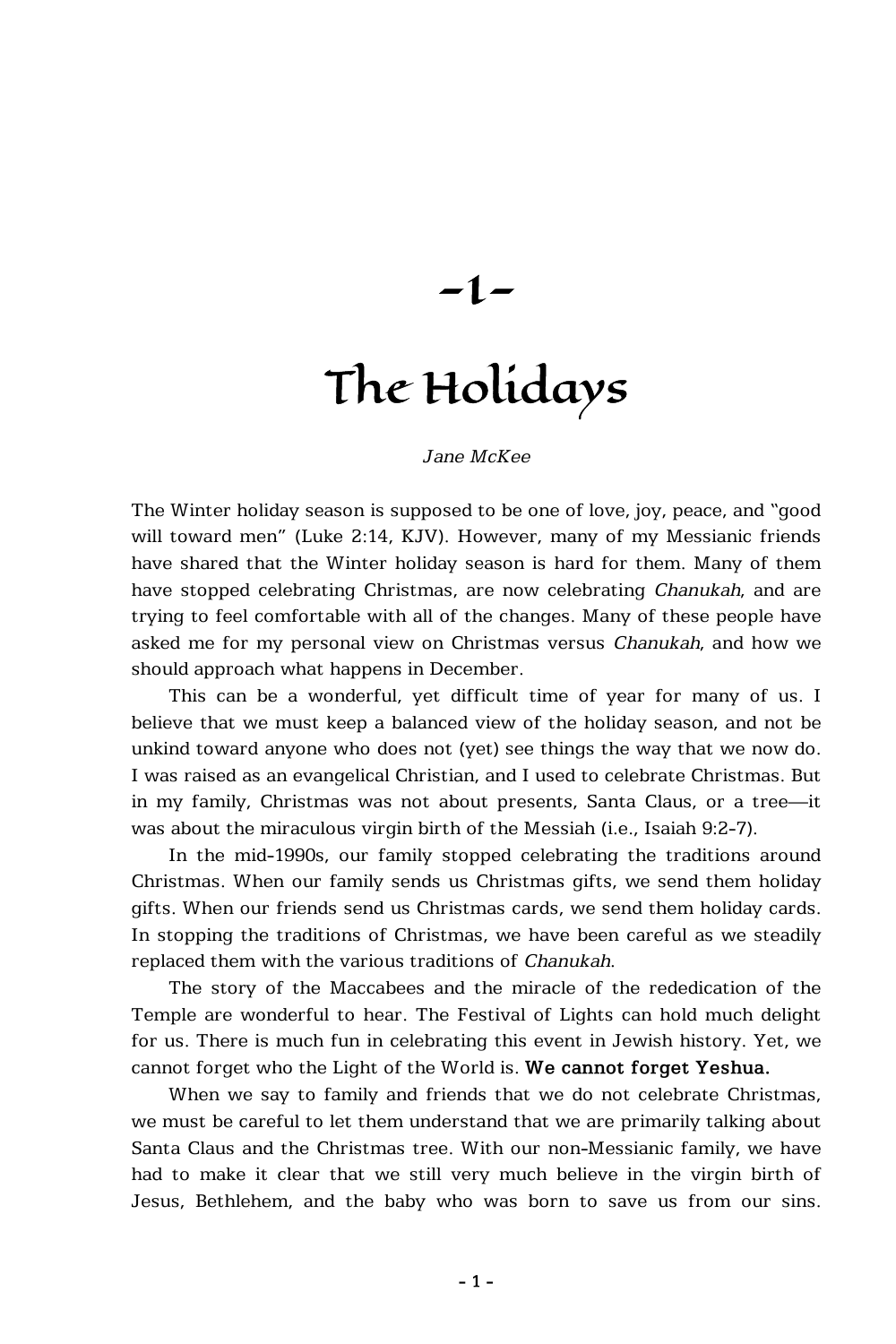However, our holiday time now centers on *the Temple*—Yeshua, the Light of the World—the Temple who needs no cleansing and the Temple who can never be destroyed!

The same principles hold true with Easter and Passover. When you tell others that you do not believe in Easter, be very careful that you let them know that you are talking about the name Easter, the bunnies, eggs, and candy—not the Lord's resurrection. My family never did the bunny thing! In the early 1980s, my late father Kimball McKee introduced the Passover *seder* to our local church, even though we did not fully understand then that the Passover celebration was not an option for us, but a commandment for all generations of God's people to remember (Exodus 12:14).

Today, we no longer have our Easter ham and yeast rolls to commemorate the day, but in the celebration of Passover, we are very careful *not* to leave out the essential element of who the Messiah is. We must remember who conducted the Last Seder and what the Cup of Redemption means.**<sup>1</sup>**

Yeshua is the Passover Lamb. The Passover is not just a remembrance of the Ancient Israelites being set free from Egypt; it is an illustration of Yeshua setting us free from the bondage of sin. He died for us and was raised from the dead!

As we go forth as Messianic Believers, we must never forget in our celebrations of *Chanukah*, Passover, and others, about Yeshua. For it is He who makes us set-apart, and it is He who makes us Messianic.

**<sup>1</sup>** For a further discussion, consult the *Messianic Spring Holiday Helper.*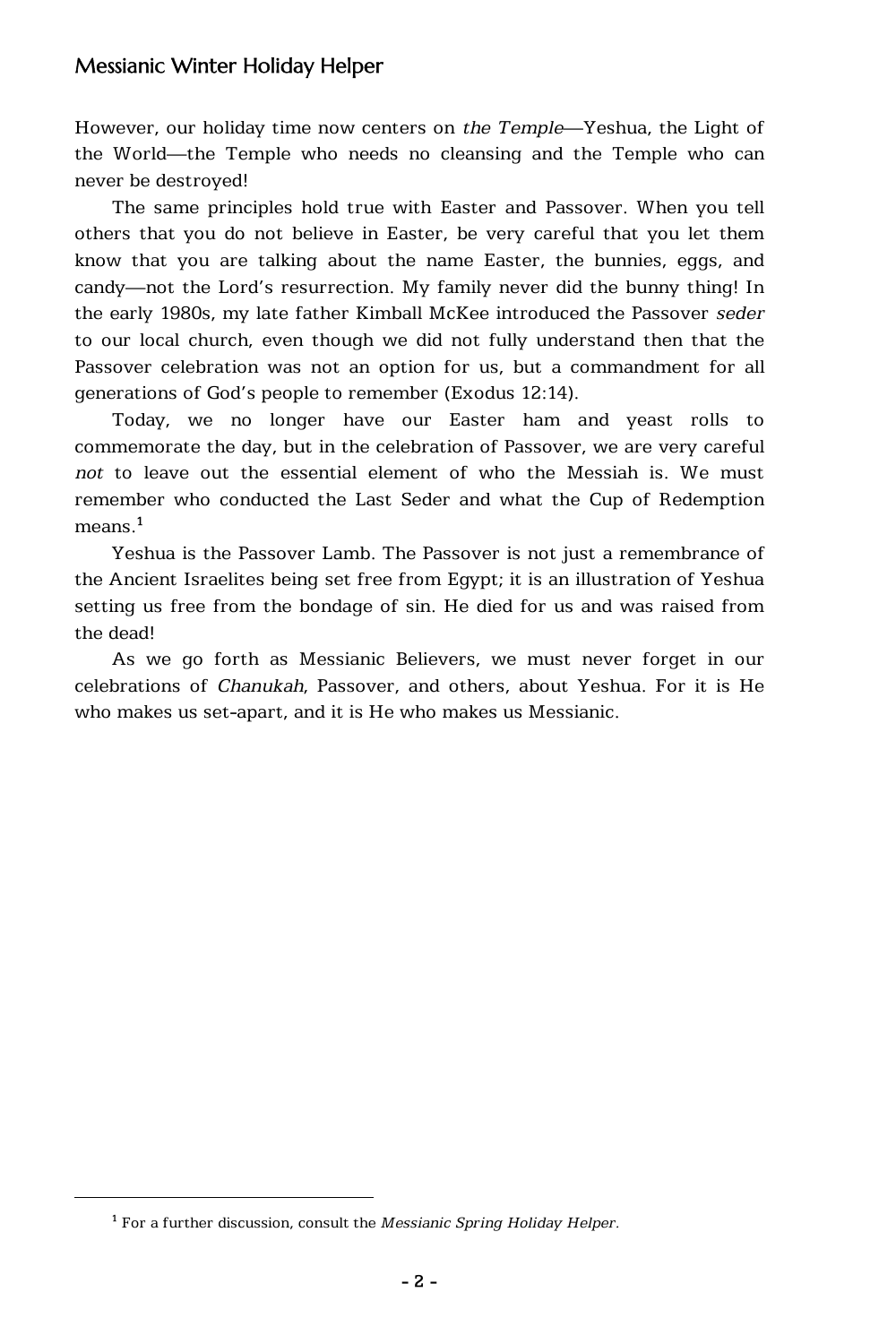-2-

## The Christmas Challenge

#### *J.K. McKee*

No matter who you are or what religious ideology you hold to, the Winter holiday season involving Christmas will be a challenge.**<sup>1</sup>** It is first a challenge to non-Believers as they are continually presented with the message of the birth of Yeshua the Messiah (Jesus Christ) into a world that is lost in sin. Secondly, the Christmas holiday is a challenging time for many Christians who seek to remember the birth of our Savior, but at the same time all too often indulge themselves in overly frivolous gift-giving. And thirdly, the Christmas season is a challenge to Messianic Believers, as we choose not to celebrate this holiday.

The Reformation certainly did a great deal of work eliminating many non-Biblical Roman Catholic traditions and theologies from the faith. Today, Protestants believe in salvation by grace through faith and in the priesthood of all Believers, rejecting the claim that the pope is the "vicar of Christ" on Earth. Many evangelical Believers recognize that if something is primarily Catholic, it should be tested against the inspired Word of God to see if it is truly Biblical. The Bible does not tell us to pray to saints or confess sin to a priest to be forgiven. Scripture does not teach transubstantiation. Furthermore, Scripture does not tell us that Mary, the mother of our Lord Yeshua, is the so-called "Mother of God," for our Creator has always been and ever will be (cf. Micah 5:2-3).

Many Protestants pride themselves on being *Sola Scriptura*—Scripture Only. However, it is an unfortunate reality that many Protestants today still adhere, unknowingly, to some non-Biblical Catholic tradition. There are various practices and traditions among Christians today that can neither be

**<sup>1</sup>** This article was originally written for J.K. McKee, *Torah In the Balance, Volume I* (Kissimmee, FL: TNN Press, 2003).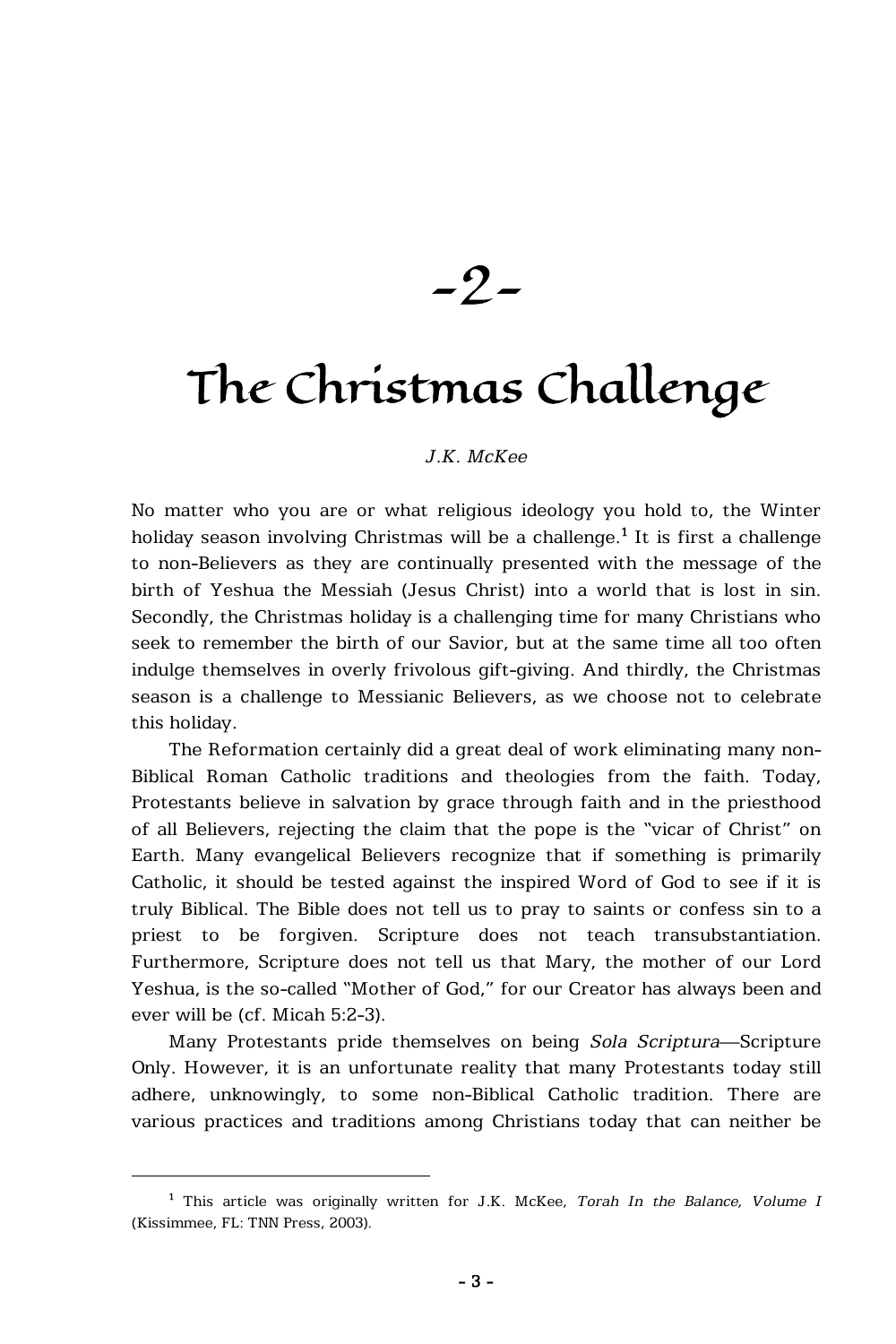found in Scripture, nor find their origins in Scripture, but rather on customs established long since the death of the Apostles and early Believers.**<sup>2</sup>**

All too often, it has been our unfortunate observation that many in the Messianic community strongly and vehemently criticize our evangelical brothers and sisters during the Winter holidays. Statements along the lines of "Christmas is a pagan holiday!" are all too commonplace. This turns many away from hearing the origins about a holiday that cannot be specifically found in the Bible, but is seemingly good. Many Christians believe that when you denounce Christmas, you are denying the Biblical reality of the virgin birth of our Lord and Savior. Certainly, Luke ch. 2 is a part of our Holy Scriptures, and the miracle of the birth of Yeshua is a sacred Biblical event. In an effort to stress balance, grace, and understanding during the Winter season among both Christians and Messianic Believers, we offer our analysis of "the Christmas challenge."

#### A Brief History of Christmas

Why is it asserted among many contemporary Christians that if there are those who do not celebrate Christmas, then obviously such people cannot be true Believers? Are we dangerous cultists who do not believe in the virgin birth of the Messiah?

Obviously, Luke ch. 2, which fully details the miraculous birth of Yeshua the Messiah, the Savior of the world, is something that none of us should ever deny or consider unimportant. If Yeshua had not been born, He would not have grown up to become the perfect sacrifice for our sin. We would be unable to have His blood covering us and have no hope for permanent forgiveness of sin.

But what of the holiday we now call "Christmas"? Where did it come from? If its celebration is not specified in Holy Scripture itself, then how did we get it?

Author Susan E. Richardson makes some interesting observations in her popular book *Holidays & Holy Days*:

"During the Roman Empire, people usually celebrated the birthdays of rulers and other outstanding people, though not necessarily on the exact date of their birth. The early Christians' desire to honor Christ's birth may come from the fact that they gave him the title and other honors that pagans gave to the 'divine' emperors. These Christians lived in a culture

**<sup>2</sup>** J. Theodore Mueller, "Christmas," in Everett F. Harrison, ed., *Baker's Dictionary of Theology* (Grand Rapids: Baker Book House, 1960), 117; Ronald V. Huggins, "Christmas," in David Noel Freedman, ed., *Eerdmans Dictionary of the Bible* (Grand Rapids: Eerdmans, 2000), 240; Brett Scott Provance, *Pocket Dictionary of Liturgy & Worship* (Downers Grove, IL: InterVarsity, 2009), pp 37-38.